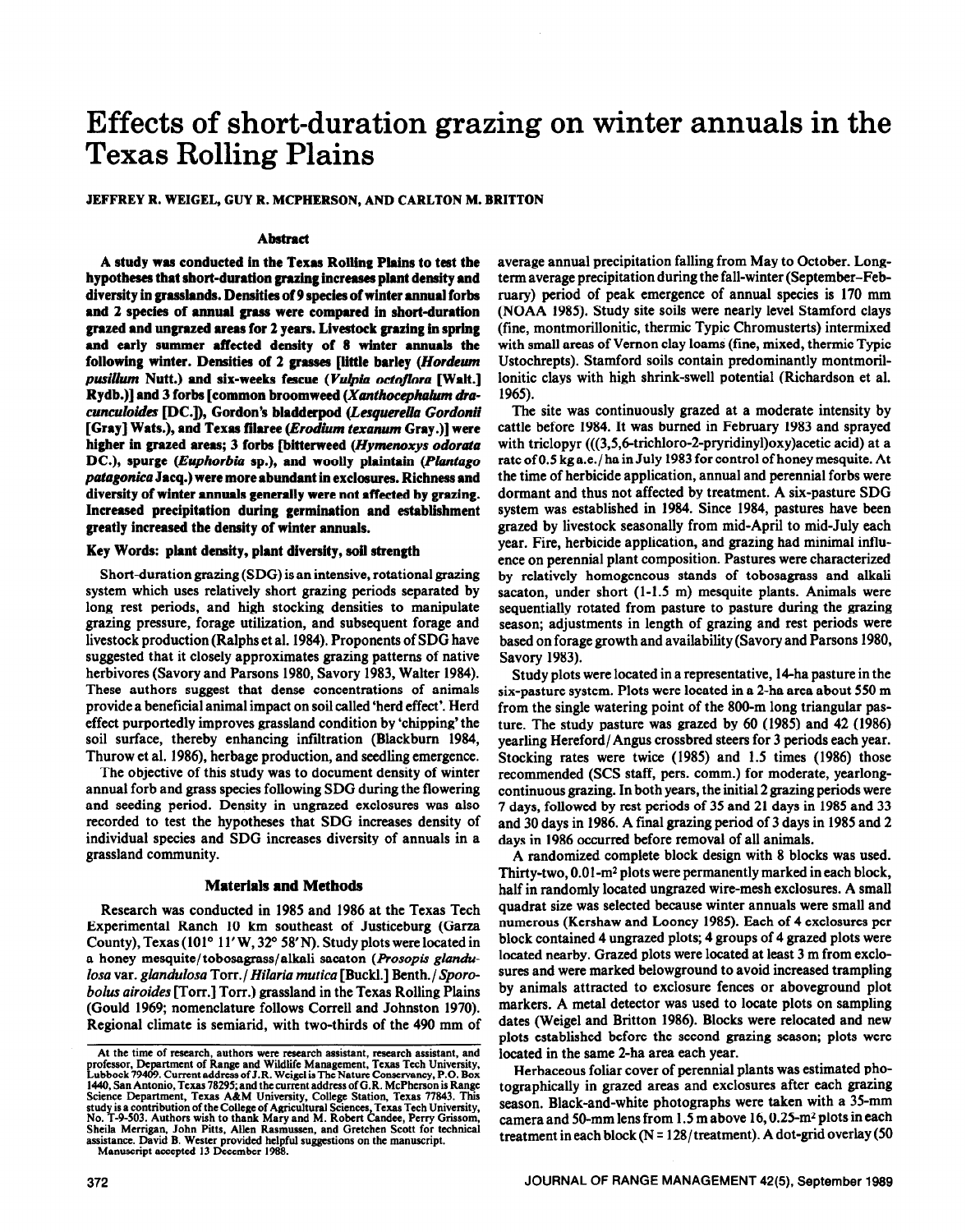dots/ grid) was used to measure foliar cover of individual plots.

Soil strength was determined with a proving-ring penetrometer (Soiltest CN-970) after each grazing season. Soil strength is highly correlated with soil bulk density, a measure of soil compaction (Gifford et al. 1977). Eighty measurements per treatment per block were taken in groups of 20 closely spaced  $(0.5-m^2 \text{ area})$  samples (N=640 measurements per treatment).

Beginning with the first post-grazing seedling emergence event in October 1985, density of **all annual** species was recorded bimonthly through February 1987, when the onset of a third season of grazing forced termination. Sampling was not conducted during summer when the previous season's plants had senesced and the next season's plants had not yet germinated. Sample dates were classified as either Season 1 (1985-86) or Season 2 (1986-87) based on phenology of species studied. Four and 3 sample dates comprised Seasons 1 and 2, respectively.

Species recorded in at least 5% of plots for any date-treatment combination were analyzed for treatment response (Gauch 1982) using analysis of variance with 8 blocks and 2 treatments. In addition, mean species richness (number of species per quadrat), and mean diversity were estimated for each date and treatment using all species. Diversity was estimated with Simpson's c (which decreases with increasing heterogeneity) and Shannon's H (which increases with increasing heterogeneity) (Greig-Smith 1983). Diversity indices were highly correlated (grazed r=-0.99, ungrazed  $r=-0.96$ ; only H is presented.

#### **Results**

Nine species of winter annual forbs and 2 species of annual grass were analyzed (Table 1). Seven additional species of annual forbs

Table 1. Scientific and common names of common annual forbs and grasses in the Texas Rolling Plains, 1985-1987.

| <b>Scientific Name</b>                           | Common Name         |  |
|--------------------------------------------------|---------------------|--|
| Forbs:                                           |                     |  |
| Evax verna Raf 1                                 | rabbit tobacco      |  |
| Xanthocephalum dracunculoides (DC.)<br>Shinners. | common broomweed    |  |
| Plantago patagonica Jacq.                        | woolly plantain     |  |
| Plantago rhodosperma Dcne.                       | red-seeded plantain |  |
| Euphorbia sp.                                    | spurge              |  |
| Hymenoxys odorata DC.                            | bitterweed          |  |
| Astragalus sp.                                   | astragalus          |  |
| Lesquerella Gordonii (Gray) Wats.                | Gordon's bladderpod |  |
| Erodium texanum Gray.                            | Texas filaree       |  |
| Grasses:                                         |                     |  |
| Hordeum pusillum Nutt.                           | little barley       |  |
| Vulpia octoblora Walt.) Rydb.                    | six-weeks fescue    |  |

<sup>1</sup>Nomenclature follows Correll and Johnston 1970.

were encountered but not analyzed because of low frequencies ( $\leq$ 5%) for each date-treatment combination. Since date  $\times$  treatment interactions were significant ( $P<0.05$ ) the response of annuals to grazing was compared within dates.

SDG influenced density of both annual grasses and 6 of 9 forbs during at least 1 sampling date (Fig. 1). Density differences between grazed and ungrazed plots were most prevalent during Season 1, when densities of all species were relatively high. Season 2 was characterized by lower densities and little treatment response. Densities of rabbit's tobacco (Evax verna Raf.), red-seeded plantain *(Plantago rhodosperma* Dcne.), and astragalus *(Astragalus*  sp.) did not differ  $(P>0.10)$  in any period (Fig. 1a). Decreased  $(K<sub>0.05</sub>)$  herbaceous cover and increased soil strength was associated with grazed areas (Table 2).

Mean richness varied from 2.1 to 4.1 species/ quadrat, and did

| Season | Foliar cover |          | Soil strength        |                 |
|--------|--------------|----------|----------------------|-----------------|
|        | Grazed       | Ungrazed | Grazed               | Ungrazed        |
|        |              |          | ---MPA-------------- |                 |
|        | $14\pm1$     | $18\pm1$ | $0.92 \pm 0.01$      | $0.67 \pm 0.01$ |
|        | 20±1         | $29 + 2$ | $1.13 \pm 0.01$      | $0.85 \pm 0.01$ |

**not** differ between treatments on any date. Mean diversity was higher ( $P<0.05$ ) in ungrazed quadrats (H = 0.87) than grazed quadrats (H = 0.81) on 4 February 1986; diversity did not differ  $(P>0.10)$  between treatments on other dates. Shannon-Weaver's H varied from 0.52 to 1.00.

## **Discussion**

Above-normal fall precipitation in both seaons provided excellent germination conditions both years. However, densities of most forbs and both grasses were higher in Season 1 regardless of treatment. Lower density of these species in Season 2 may have been related to very low Season 1 winter precipitation and very high Season 2 fall precipitation. Beatley (1974) attributed late winter mortality of Mojave Desert annuals to decreased soil moisture during the critical winter growth period, although some mortality occurred even in years with adequate moisture. Several researchers have demonstrated density-dependent thinning in desert annuals (Fowler 1986). Season 2 fall precipitation occurred early in that period, and was nearly twice normal (Fig. 2). This stimulated vigorous growth of perennial grass dominants, which may have reduced germination and survival of annuals through preemption of soil moisture (Friedman et al. 1977). Thus, belowaverage precipitation during previous year's flowering and aboveaverage precipitation prior to germination may have reduced current year's densities.

Density differences between years probably resulted from differential precipitation patterns, and not from fire-herbicide treatments. Winter annual densities in this area recover to pretreatment levels within 2 years (Steuter and Wright 1983). Precipitation had a greater impact on densities of winter annual than grazing, which is consistent with other studies (Beatley 1974, Fowler 1986). Despite the overriding influence of precipitation which tended to mask treatment effects, the structure of the winter annual community was effected by SDG.

Little is known about life history characteristics of any of the species studied. The lack of autecological information makes explanation of species' responses highly speculative. Winter annuals usually are regarded as stress-tolerant ruderals capable of exploiting bare and/or trampled areas (Grime 1979). Mechanisms by which plants establish in these areas have been reviewed by Peart (1984) and Booth (1987) in the context of seed morphology and by Evans and Young (1987) in the context of seedbed microenvironment. Five species [little barley, six-weeks fescue (Fig. lb), common broomweed, Gordon's bladderpod, Texas tilaree (Fig. lc)] exhibited this ability at some time during this study. Decreased herbaceous cover and increased soil strength in grazed areas created favorable microsites for establishment of these species. However, 6 species (all forbs) displayed no response [rabbit's tobacco, astragalus, red-seeded plantain (Fig. la)] or had higher densities in quadrats excluded from grazing [spurge, bitterweed, woolly plantain (Fig. Id)]. These species were not favored by disturbance in the form of SDG, at least in the short term.

Compared to no grazing, the primary effects of SDG are to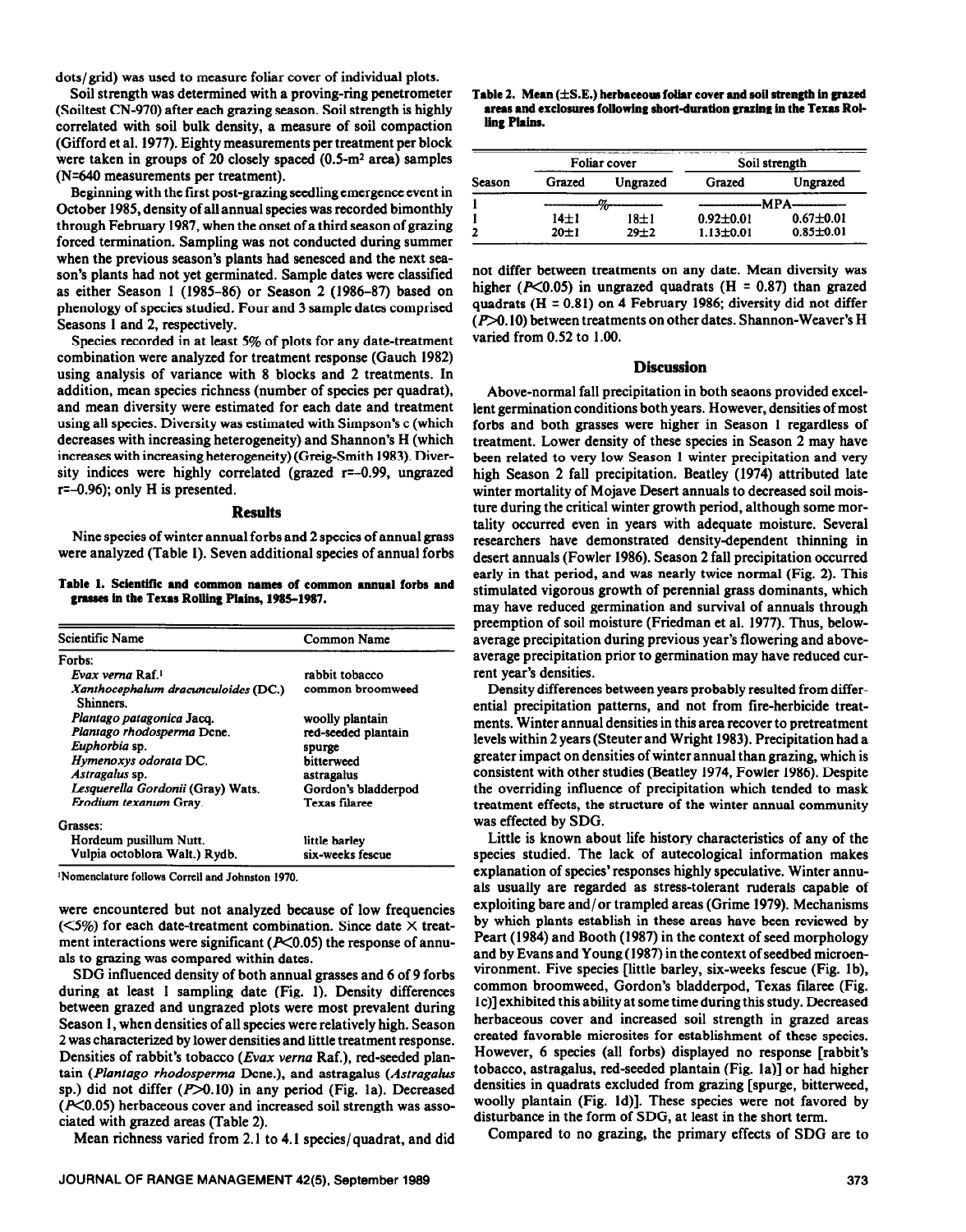

*Fig. 1. Density of winter annuals following short-duration grazing in spring and summer in western Texas. Differences in density between grased and ungrasedplots are noted by +(p<O. 10).* l *\*(P<O.OS), or \*\*\*(KO.Ol). (a) Forb species with similar densities in grazed andungrazed quadrats:* **Evax vema**  *(EVVE), Plantago rhodosperma (PLRH),* Astragalus *sp. (ASSP). (b) Grasses:* Hordeum pusillum (HOPU). Vulpia octoflora (VUOC). (c) *Forb species with higher densities ingrazedareas on at least onesampling date:* Xanthocephalum dracunculoides *(XADR),* Erodium texanum *(ERTE),* Lesquerella **Gordonii** *(LEGO). (d) Forb species with higher densities in exclosures on at least one sampling date:* Plantago patagonica *(PLPA),* Euphorbia *sp. (EUSP),* Hymenoxys odorta *(HYOD).* 



Fig. 2. *Deviations from long-term average precipitation by phenological stage of winter annuals.* 

remove vegetation cover and alter soil microtopography. A smooth soil surface devoid of plant cover represents the harshest microenvironment for seedling establishment (Evans and Young 1987). **Young** et al. (1975) listed 3 adaptations of colonizing species to bare, smooth seedbeds which predominate on grazed sites: (1) rapid germination (e.g., common broomweed); (2) self-burial of seeds (e.g., Texas filaree); and (3) mucilaginous seed coats (e.g., *Plantago* spp.). The response of common broomweed to SDG is consistent with these hypotheses and with the results of other studies on the species (Gordon 1982, Steuter and Wright 1983). Texas filaree density was higher in grazed than ungraxed quadrats, which is also consistent with the hypotheses of **Young** et al. (1975). However, red-seeded plantain density did not differ between treatments, and woolly plantain density was higher in ungraxed than grazed quadrats. The response of *Plantago* spp. and other winter annuals which did not increase under SDG is not readily explainable by observed grazing-induced changes in light penetration or microtopography. The latter may have been masked by extensive cracking of the Vertisol soils throughout the study site.

Differential seed predation and seedling herbivory by insects and small mammals between grazed and ungraxed areas can contribute significantly to composition of desert annual communities